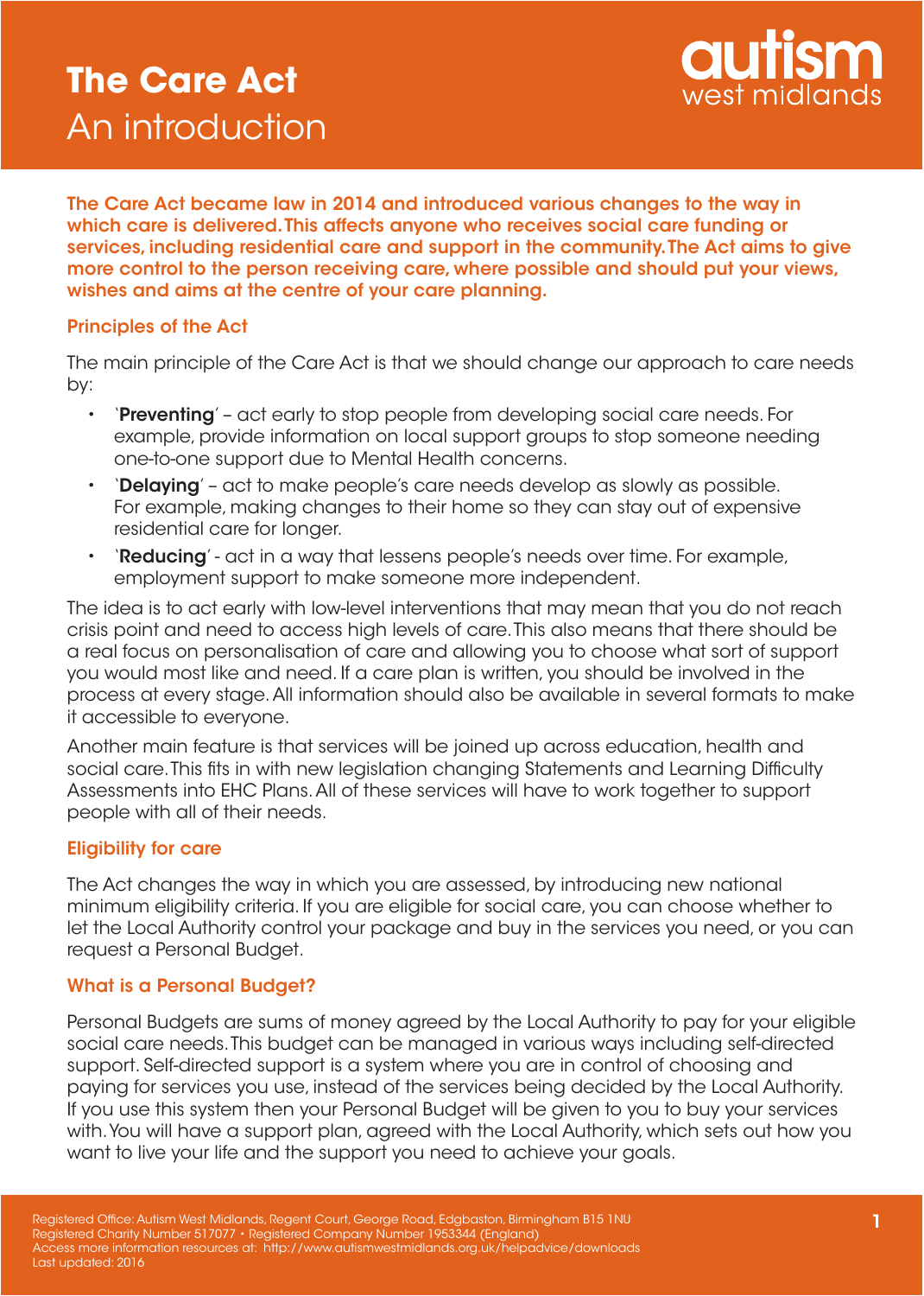# **The Care Act** An introduction



## Concerns about the Act

## Funding

The reality is that budgets are being cut and there are less staff available to provide social care support. As such, any changes to social care will need to save money and cut costs. This is a concern for vulnerable people as it is possible that this will affect the level and quality of care.

#### 'Prevent, delay, reduce'

Preventing, delaying and reducing the need for care has the potential to be a positive step for autistic people, who often need relatively minor supports to gain significant confidence and independence. However, it also risks some people's needs not being properly recognised and met. For example, information and advice about a local social group may be great for a lonely elderly woman, but may not be enough for a lonely autistic person. If you lack the confidence and skills to engage with that group, then you will not receive the support you need and may lose your confidence entirely.

## There may be an unsatisfactory level of understanding of autism

The Act briefly mentions people who have fluctuating needs but their examples do not suggest a full understanding of how differently a person with autism may present on different days and at different times. This shows a basic lack of understanding of autism and how it may affect someone. The criteria for care also do not account for people who need prompting to perform everyday and self-care tasks, which leaves many people with autism vulnerable to neglect and isolation.

## The National Minimum Eligibility Criteria may be set too high for most people

The new criteria for access to social care are set quite high and this is a concern for some people. You may be vulnerable or in need of some support but not meet these fairly restricted standards and will therefore struggle to access services.

## How well trained are the people delivering the changes?

The Act states: "Local Authorities must ensure assessors have received suitable and up to date training to carry out assessments. They must also have the skills and knowledge to carry out the assessment of specific conditions that they are being asked to assess, for example when assessing and individual who has autism, learning disabilities, mental health problems or dementia." (Care and Support Statutory Guidance, Chapter 6, p.82) But our concern is that the amount and type of training is not specified. This leaves the issue open to interpretation and may mean that assessors receive only basic training to work with people with complex and hard-to-define needs. This also applies to staff who handle referrals and enquiries. They need to be fully informed about the changes and the effect they may have on you and your experience.